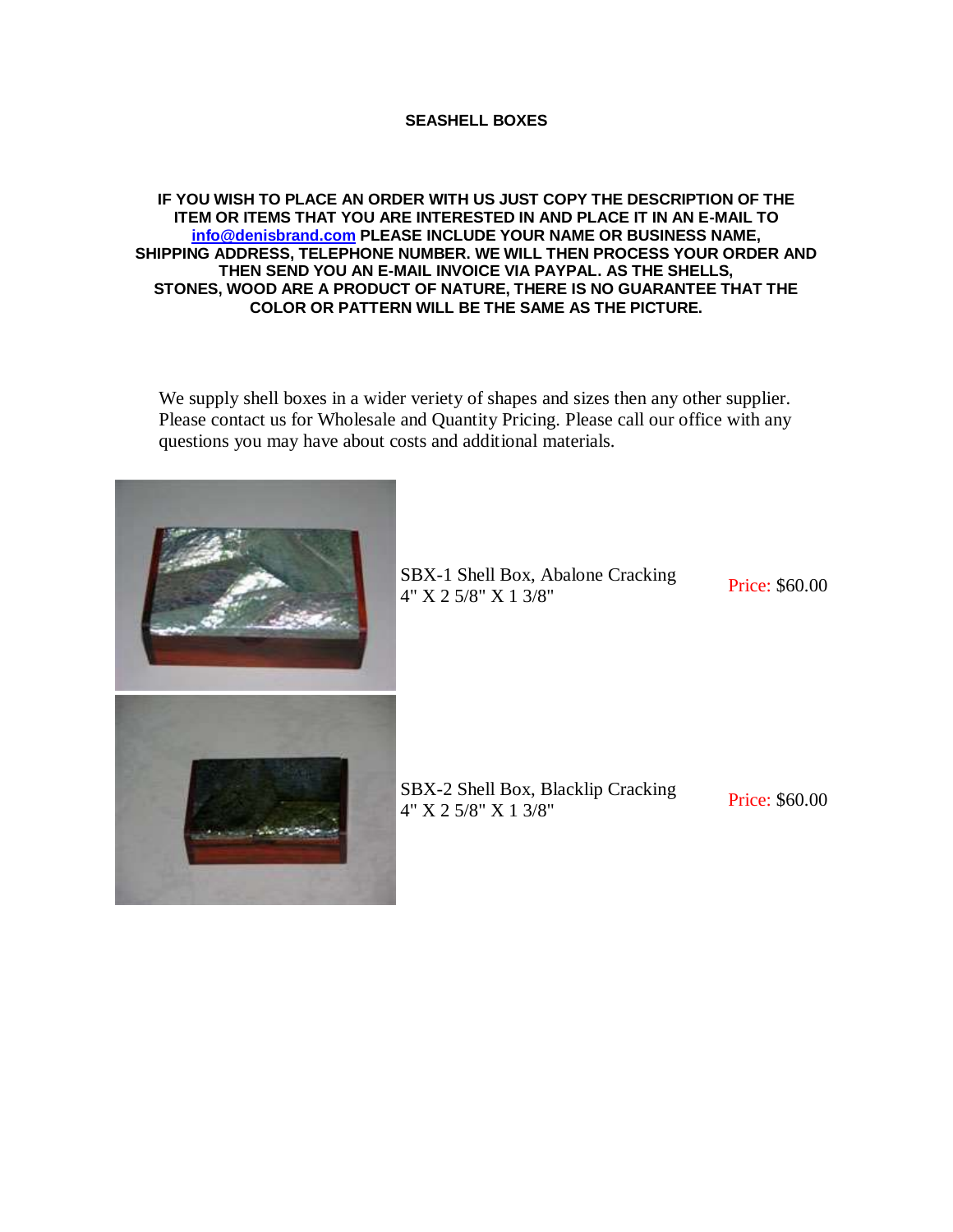

SBX-2A Shell Box, Blacklip Cracking SBX-2A Shell Box, Blacklip Cracking<br> $4" X 2 5/8" X 1 3/8"$  Price: \$80.00

SBX-3 Shell Box, Brownlip Cracking SBX-3 Shell Box, Browning Cracking<br> $4''$  X 2 5/8" X 1 3/8" Price: \$60.00

SBX-4 Shell Box, Nautilus Cracking<br>
4" X 2 5/8" X 1 3/8" Price: \$60.00



SBX-4A Shell Box, Nautilus Cracking and Ammonite 4" X 2 5/8" X 1 3/8" Price: \$80.00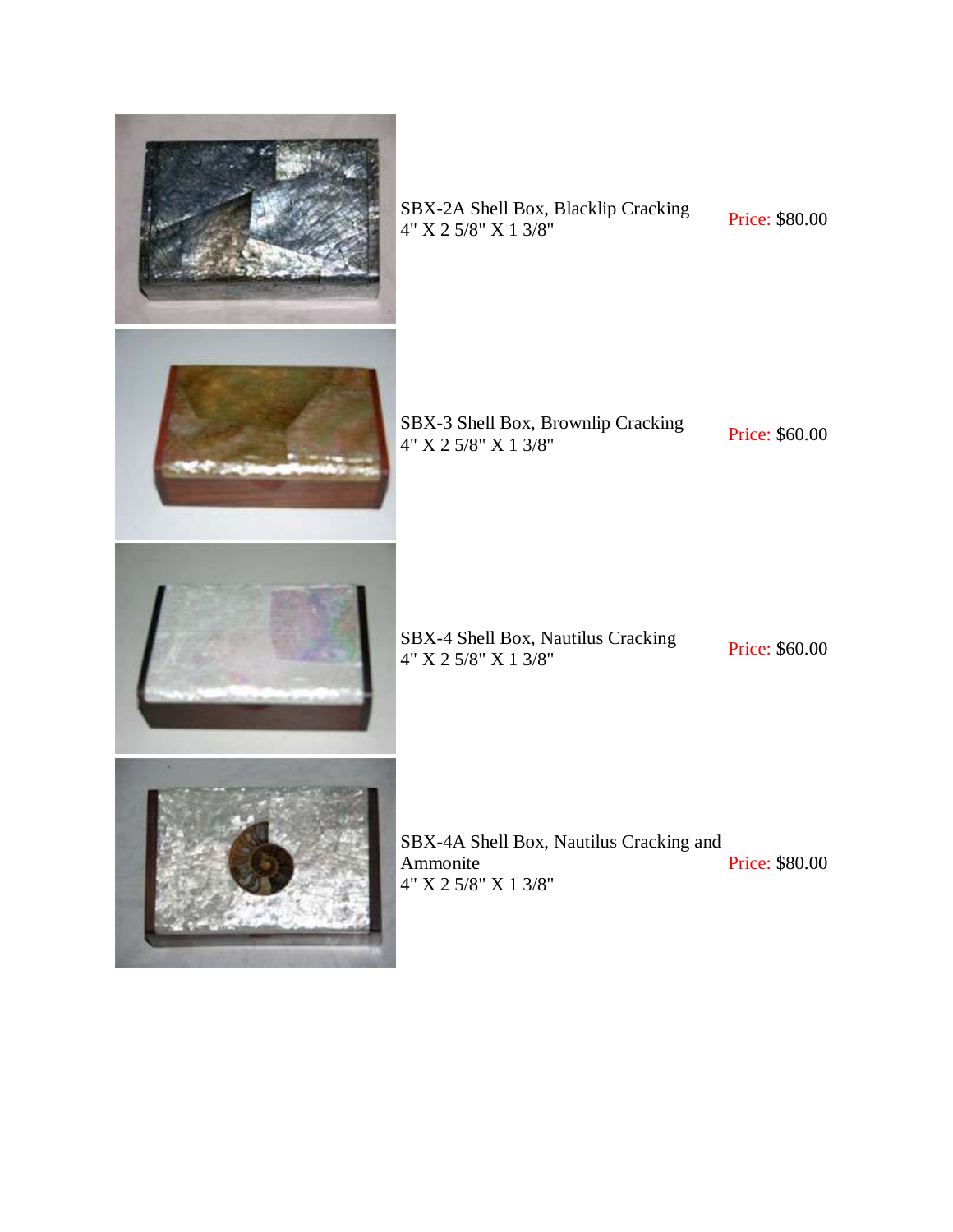

SBX-5 Shell Box, Violet Oyster Cracking Price: \$60.00<br>4" X 2 5/8" X 1 3/8"

SBX-6 Shell Box, Abalone Cracking SBX-6 Shell Box, Abalone Cracking<br>1 7/8" X 1 5/8" X 1 1 X8"

SBX-7 Shell Box, Blacklip Cracking<br>
1 7/8" X 1 5/8" X 1 1 X8" Price: \$12.00

SBX-8 Shell Box, Brownlip Cracking<br>
1 7/8" X 1 5/8" X 1 1 X8" Price: \$12.00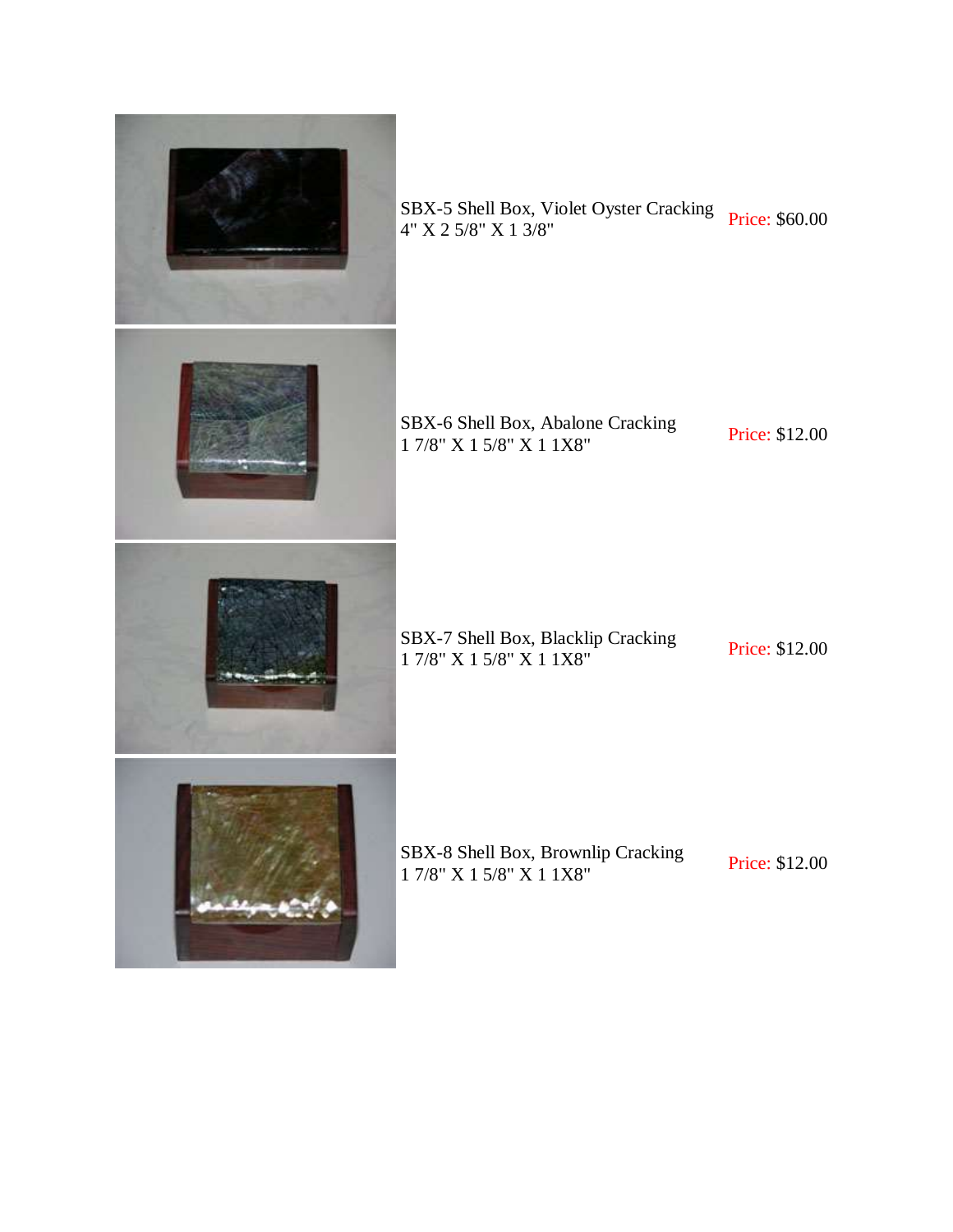

SBX-9 Shell Box, Nautilus Cracking SBX-9 Shell Box, Nautilus Cracking<br>1 7/8" X 1 5/8" X 1 1 X8"

SBX-9A Shell Box, Nautilus Cracking and Ammonite 1 7/8" X 1 5/8" X 1 1X8" Price: \$30.00

SBX-10 Shell Box, Violet Oyster Cracking 1 7/8" X 1 5/8" X 1 1X8"

Price: \$12.00

SBX-21 Shell Box, White Satin Cracking Price: \$12.00<br>1 7/8" X 1 5/8" X 1 1X8"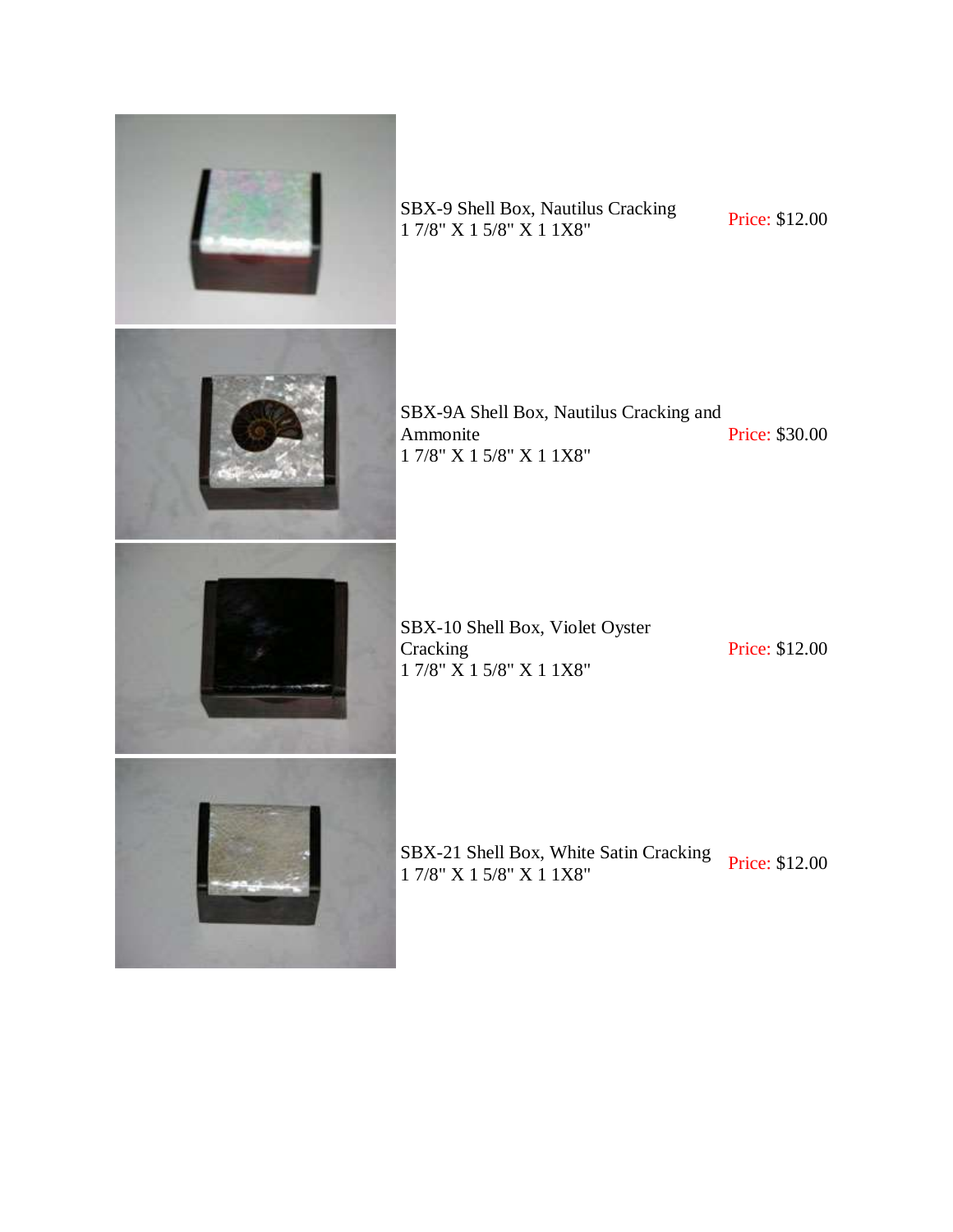

SBX-11 Shell Box, Abalone Cracking SBX-11 Shell Box, Abalone Cracking<br>5 5/8" X 4 1/16" X 1 1/2" Price: \$80.00

SBX-12 Shell Box, Blacklip Cracking<br>5 5/8" X 4 1/16" X 1 1/2" Price: \$80.00

SBX-13 Shell Box, Brownlip Cracking<br>5 5/8" X 4 1/16" X 1 1/2"

SBX-14 Shell Box, Nautilus Cracking 5 5/8" X 4 1/16" X 1 1/2" Price: \$80.00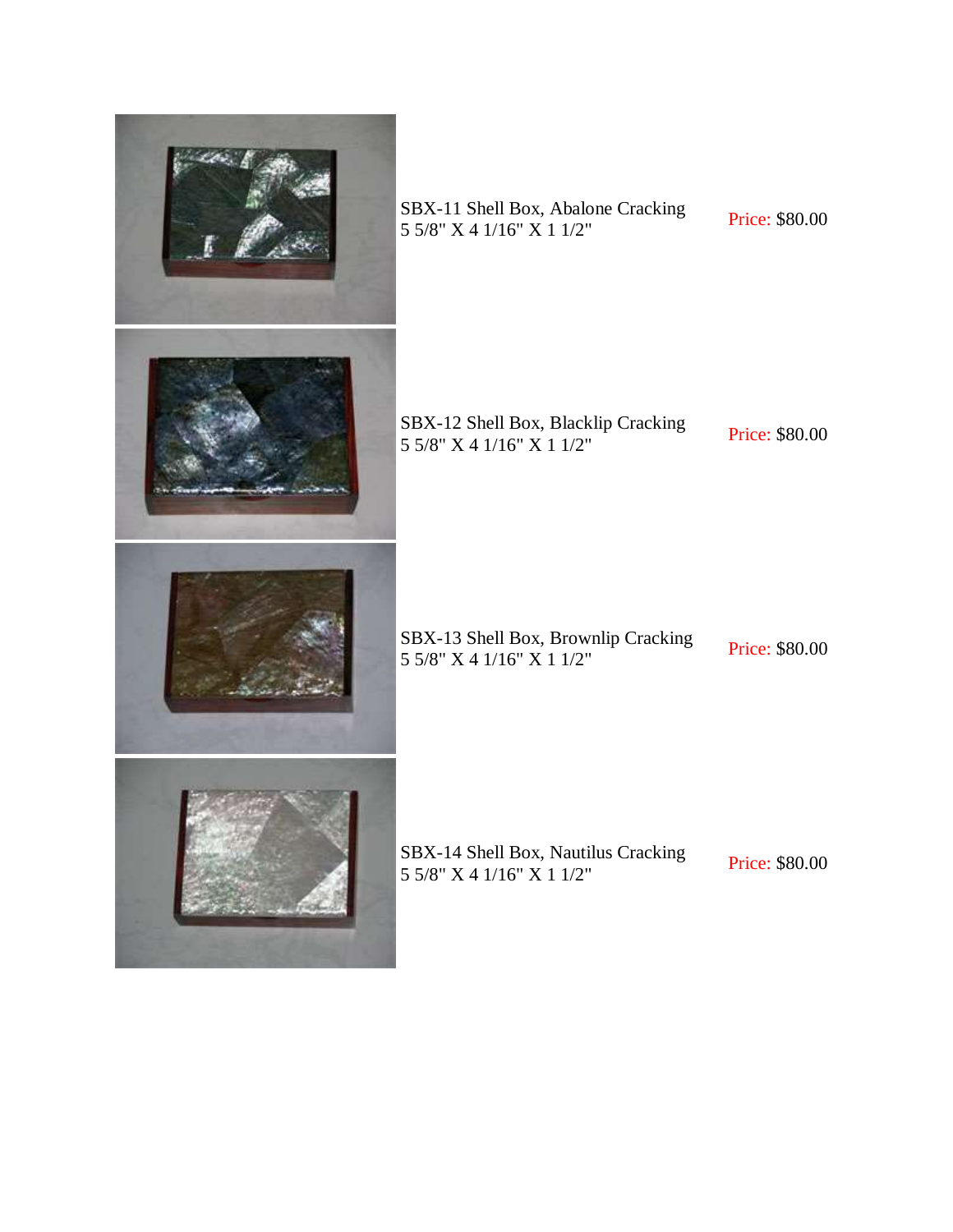

SBX-15 Shell Box, Violet Oyster Cracking 5 5/8" X 4 1/16" X 1 1/2"

Price: \$80.00

SBX-17 Shell Box, Abalone Cracking 8 1/4" X 4 1/4" X 2 1/16" Price: \$120.00

SBX-18 Shell Box, Blacklip Cracking<br>8 1/4" X 4 1/4" X 2 1/16" Price: \$120.00

SBX-19 Shell Box, Brownlip Cracking **8 1/4" X 4 1/4" X 2 1/16"** Price: \$120.00